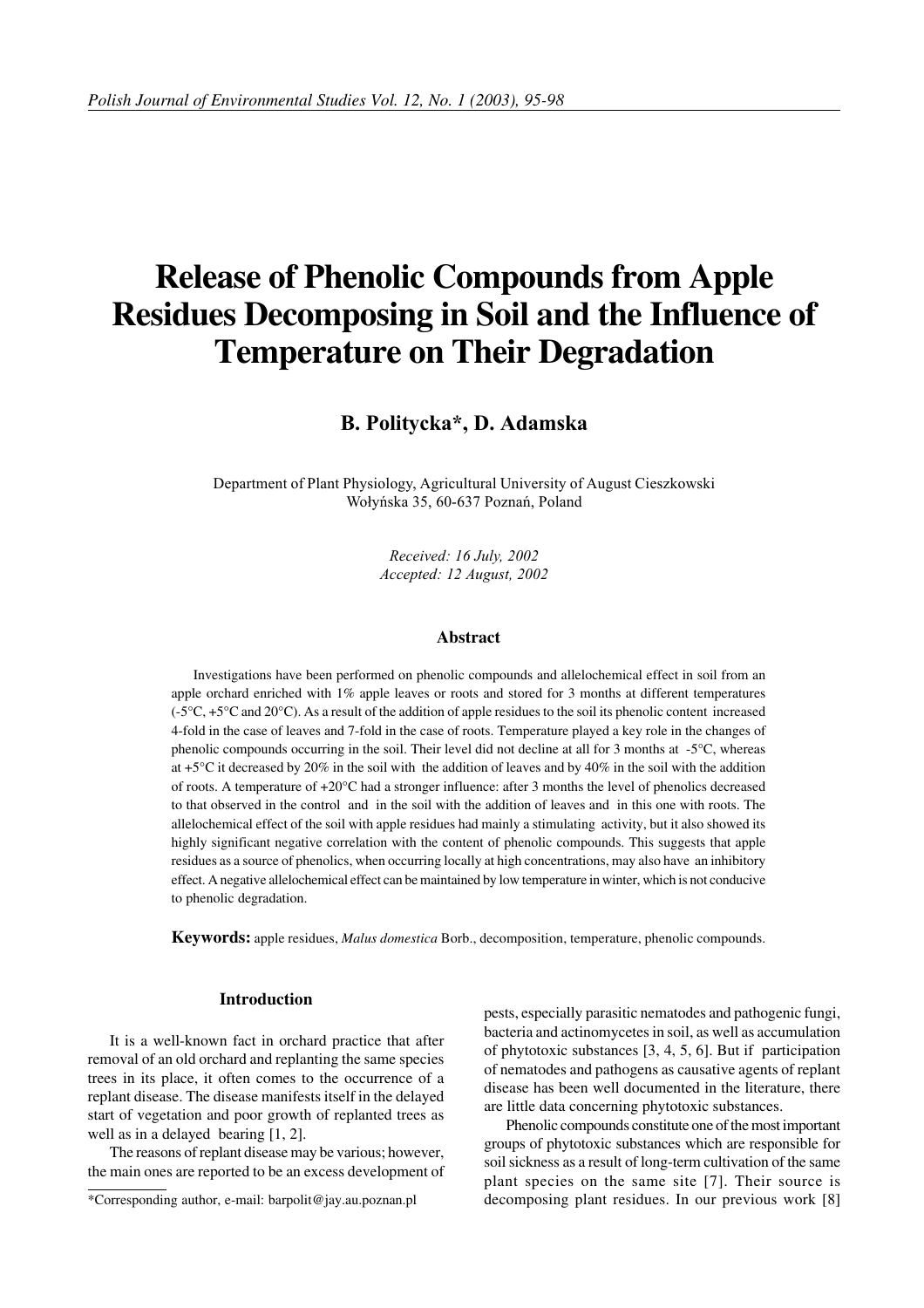we found that soil from a young apple orchard with replant disease contained phenolic compounds at a high level. For that reason it was of interest to find out whether phenolic compounds may release from apple leaves and roots and, if so, whether their accumulation in soil may be one of the reasons of replant disease.

The goal of this work was to trace changes of phenolic compounds released from apple leaves and roots at the initial stage of their decomposition in soil under diverse thermal conditions and to evaluate their allelochemical effect.

#### **Material and Methods**

An object of these studies was soil (light clay sand) from the experimental orchard, which belongs to the Agricultural University of  . The soil was taken immediately after removal of a 20-year-old apple orchard. Air-dried and crumbled apple residues of the cv. "Cortland" were introduced into the soil (at 70% field water capacity) in the following way: 1) 1% of leaves were added to the soil taken from the arable (0-20 cm) layer, and 2) 1% of roots were added to the soil taken from the pits formed after tree uprooting (30-60 cm). The soil without the addition of apple residues constituted control combinations. The soil samples were stored for 3 months at  $-5^{\circ}C$ ,  $+5^{\circ}C$ and +20°C. In that period, the content of phenolic compounds in the soil was determined and the soil allelochemical effects were evaluated in a biological test, the criterion of which was the radical growth of cucumber. Extraction of phenolic compounds was carried out using the method of Biehn et al. [9] modified by Politycka and Wójcik-Wojtkowiak [10]. The content of phenolic compounds was determined colorimetrically according to the Swain and Hillis method [11] with the use of p-coumaric acid as a standard. The methods of bioassay are described in the paper of Pudelski et al. [12]. The inhibition of radical root growth of cucumber was accepted as the criterion of soil phytotoxicity. The bioassay was carried out in 5 replications and determination of phenolic content was performed in 3 replications. The obtained results were subjected to analysis of variance and to regression analysis.

#### **Results and Discussion**

In the present studies, the possibility of phenolic compound release from decomposing leaves and roots into the soil was also considered. The soil without apple leaf (Fig.1) and root (Fig. 2) residues had a low content of phenolic compounds, which did not significantly change throughout the entire period of the experiment. The introduction of apple leaves and roots into the soil caused a 4- and 7-fold increase in the phenol level, respectively.

Studies of Fulcher et al. [13] have proved that in plants of the genus *Malus* there occur comparatively large amounts of phenolic compounds, among which primarily phloridzin besides phloretin, naringein, chlorogenic acid and catechin were identified. The content of phloridzin in



Fig. 1. Changes phenolic contents during decomposition of apple leaves in soil at different temperatures:  $-5^{\circ}C$  (A),  $5^{\circ}C$  (B) and 20 $\rm ^{\circ}C$  (C). Values differ at P $\leq$ 0.01.

the apple leaves may reach even 6.75% of their dry mass [14]. This compound and its degradation products after release into the soil show their toxicity to young apple seedlings [15].

A large influence on the rapidity of changes in the content of phenol compounds in the soil was exerted by temperature, at which soil samples with apple residues were stored. At -5°C (Fig. 1A and Fig. 2A), no decrease in the content of phenol compounds was observed for 3 months, but periodically their content increased as compared to that at the initial term in the soil with the addition of both leaves and roots. After 3 months, at +5°C the content of phenolic compounds decreased by 20% in the soil with the addition of leaves (Fig. 1B) and to over 40% (Fig. 2B) in the soil with the addition of roots in comparison to the initial value. A significantly higher fall of phenolic content occurred at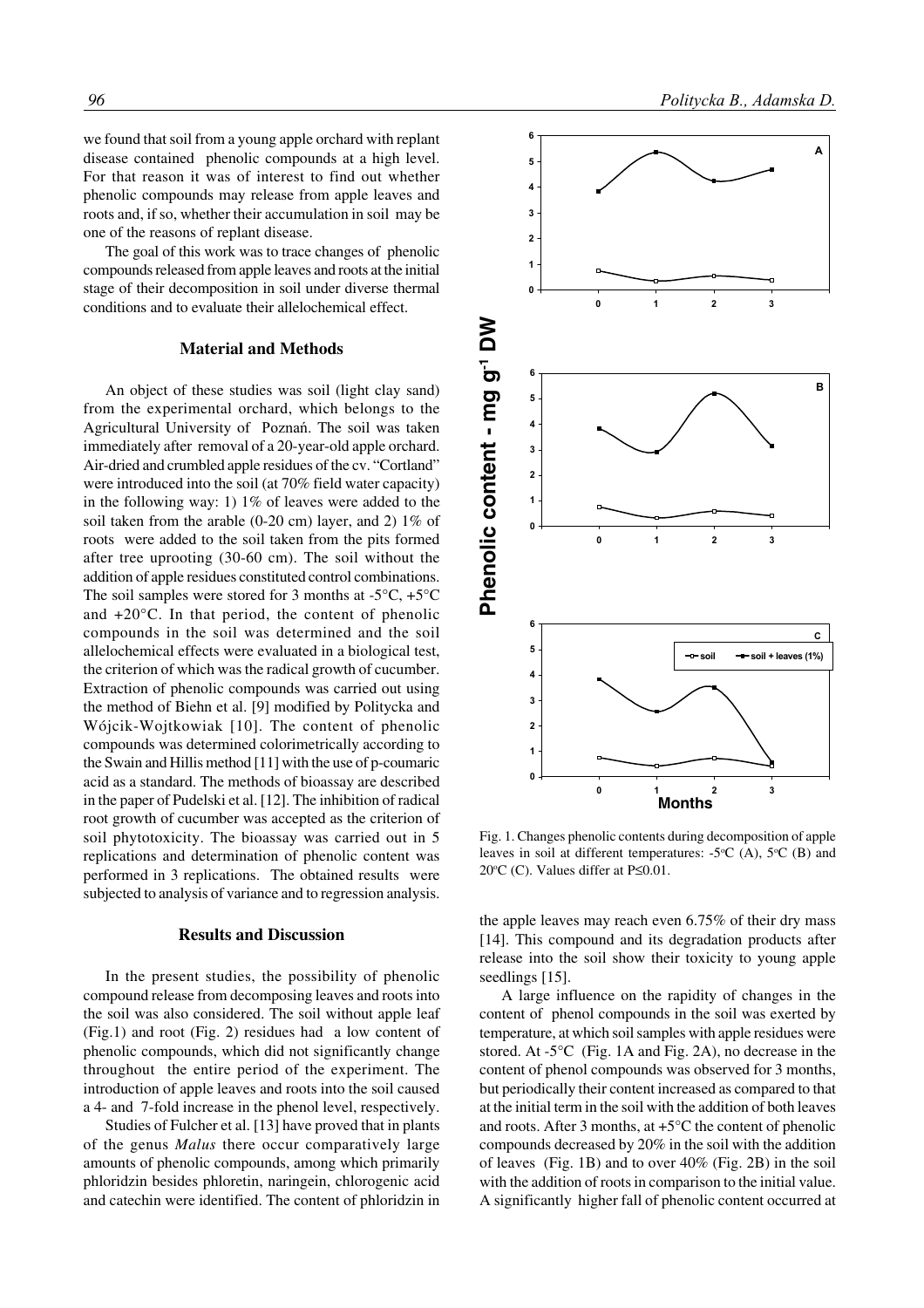

Fig. 2. Changes phenolic contents during decomposition of apple roots in soil at different temperatures:  $-5\text{°C}$  (A),  $5\text{°C}$  (B) and  $20\text{°C}$ (C). Values differ at P≤0.01.

20°C, when their level dropped to that of the control after 3 months in the soil with the addition of both leaves (Fig. 1C) and roots (Fig. 2C).

It is commonly observed that the level of phenolics released into the soil from decomposing plant residues decreases after a certain time. Reduction in the content of phenolics is caused by their oxidation, sorbtion by soil minerals and metabolizing by microflora [16, 17].

The allelochemical effect of soil with the addition of leaves (Fig. 3) or roots (Fig. 4), which was evaluated in a bioassay, generally showed a stimulating activity, whereas sporadically it displayed a slight inhibiting one. A characteristic dependence between the effect exerted by allelochemical compounds and their concentration is stimulation of plant growth at their low concentrations



Fig. 3. Allelochemical effects apple leaves during their decomposition in soil. Values differ at P≤0.01.



Fig. 4. Allelochemical effects apple roots during their decomposition in soil. Values differ at P≤0.01.



Fig. 5. Correlations between phenolic contents and allelochemical effect of soil with the decomposing apple residues. \*\*means significant differences at P≤0.01.

regression analysis showed a highly significant negative correlation between the root growth of a tested plant and the content of phenolic compounds in soil (Fig. 5). Therefore, the result of regression analysis suggests that phenolic compounds from apple leaves and roots may cause growth inhibition, if they occur at higher concentrations.

In summary, it should be inferred that phenolic compounds from decomposing apple leaves and roots may occur at higher concentrations, when the accumulation of these residues in soil is larger, and then they can display an inhibitory effect in relation to young apple trees and, therefore, may become a causative agent of replant disease. Under climatic conditions with negative temperatures not conducive to degradation of phenolic compounds in soil in the winter period, the unfavourable allelochemical effect may last for a longer period of time.